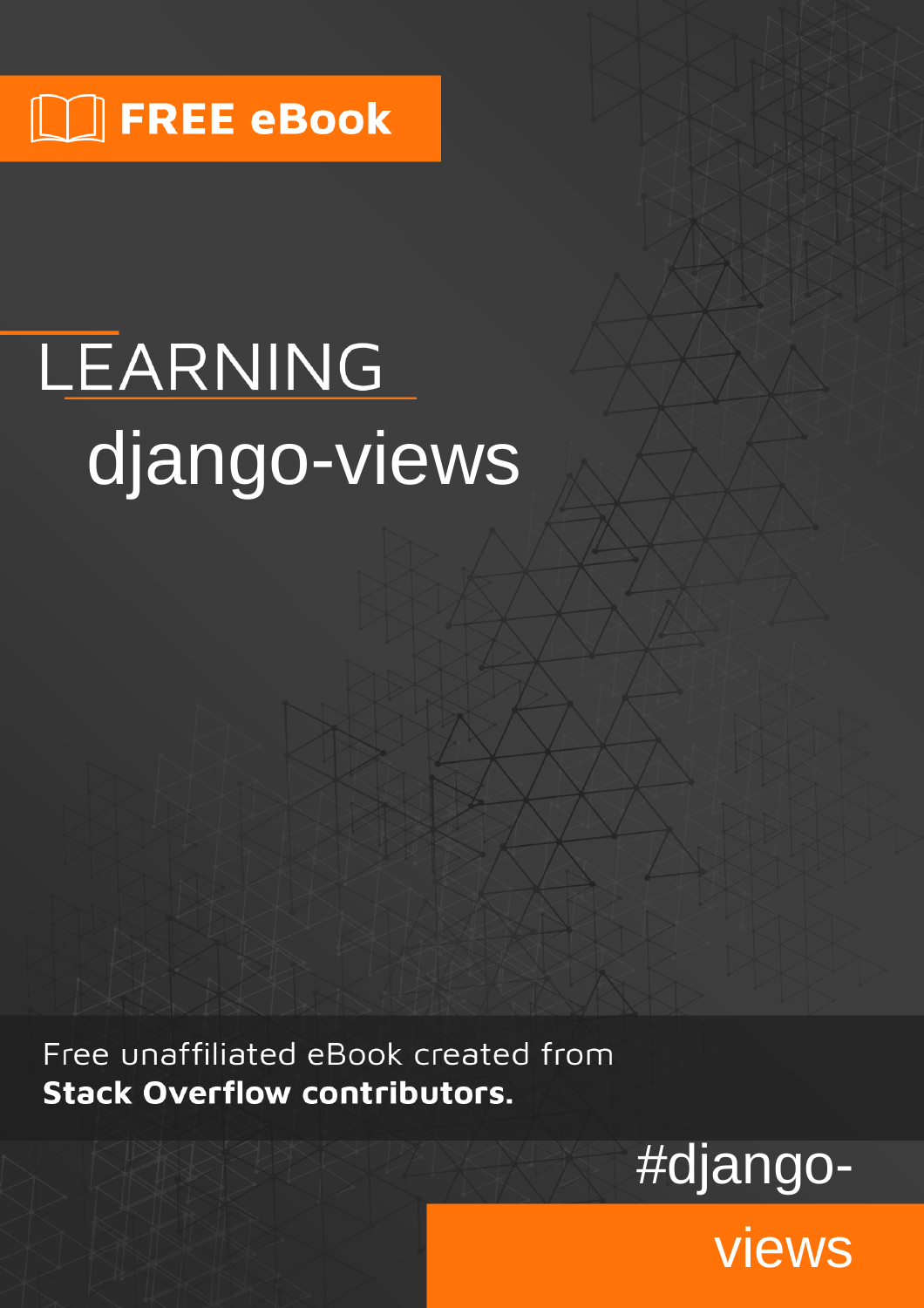### **Table of Contents**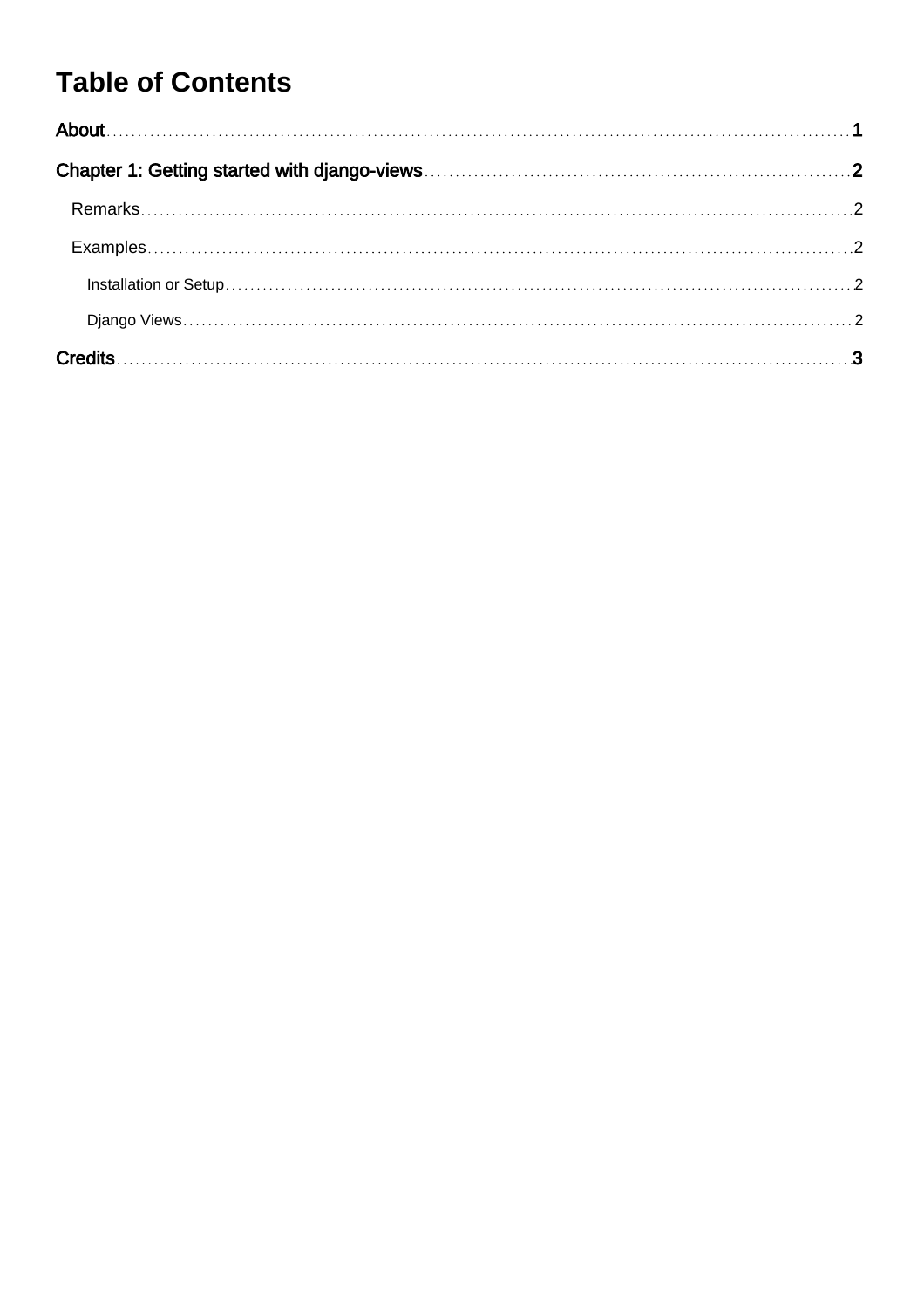<span id="page-2-0"></span>

You can share this PDF with anyone you feel could benefit from it, downloaded the latest version from: [django-views](http://riptutorial.com/ebook/django-views)

It is an unofficial and free django-views ebook created for educational purposes. All the content is extracted from [Stack Overflow Documentation,](https://archive.org/details/documentation-dump.7z) which is written by many hardworking individuals at Stack Overflow. It is neither affiliated with Stack Overflow nor official django-views.

The content is released under Creative Commons BY-SA, and the list of contributors to each chapter are provided in the credits section at the end of this book. Images may be copyright of their respective owners unless otherwise specified. All trademarks and registered trademarks are the property of their respective company owners.

Use the content presented in this book at your own risk; it is not guaranteed to be correct nor accurate, please send your feedback and corrections to [info@zzzprojects.com](mailto:info@zzzprojects.com)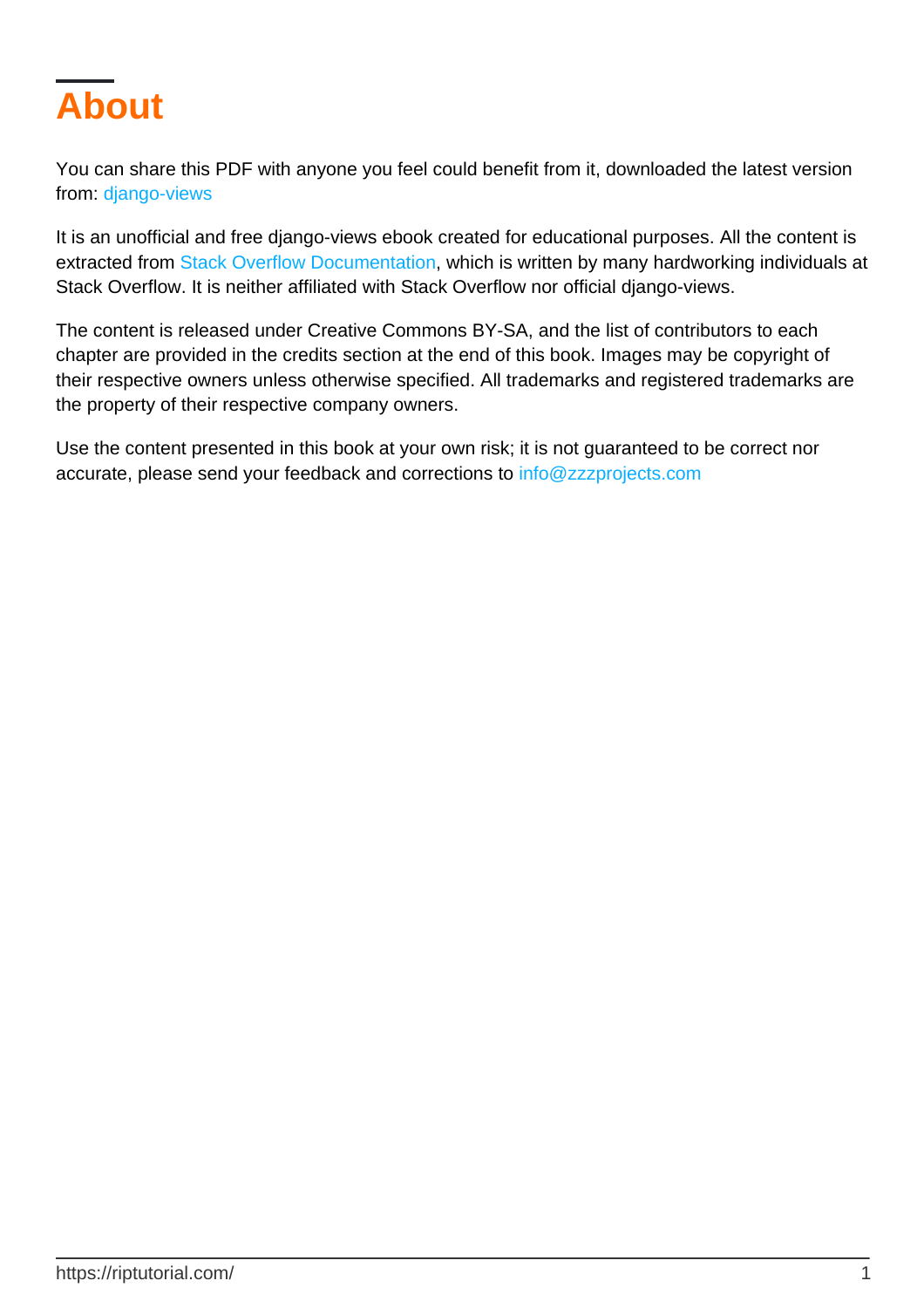## <span id="page-3-0"></span>**Chapter 1: Getting started with django-views**

#### <span id="page-3-1"></span>**Remarks**

This section provides an overview of what django-views is, and why a developer might want to use it.

It should also mention any large subjects within django-views, and link out to the related topics. Since the Documentation for django-views is new, you may need to create initial versions of those related topics.

#### <span id="page-3-2"></span>**Examples**

<span id="page-3-3"></span>**Installation or Setup**

Detailed instructions on getting django-views set up or installed.

#### <span id="page-3-4"></span>**Django Views**

Django Views are simply the functions that get called when a request is made to a certain URLs. URL patterns are written in  $urls.py$  file, each URL regex is given a function(Django view) from a views.py, so when a request is made, that function gets the call, with the HTTP request object, and then you can do whatever fun you want to do with that request.

A simple example of view,

```
from django.http import HttpResponse
import datetime
def current datetime(request):
     now = datetime.datetime.now()
   html = "<html><body>It is now %s.</body></html>" % now
     return HttpResponse(html)
```
Calling the above view from a URL would return the current time, everytime you call the URL assigned to this view.

The request object has many parameters related to the HTTP request you get, like headers, request type and more. Read the official [doc](https://docs.djangoproject.com/en/dev/topics/http/views/) with more detailed examples.

Read Getting started with django-views online: [https://riptutorial.com/django](https://riptutorial.com/django-views/topic/9728/getting-started-with-django-views)[views/topic/9728/getting-started-with-django-views](https://riptutorial.com/django-views/topic/9728/getting-started-with-django-views)